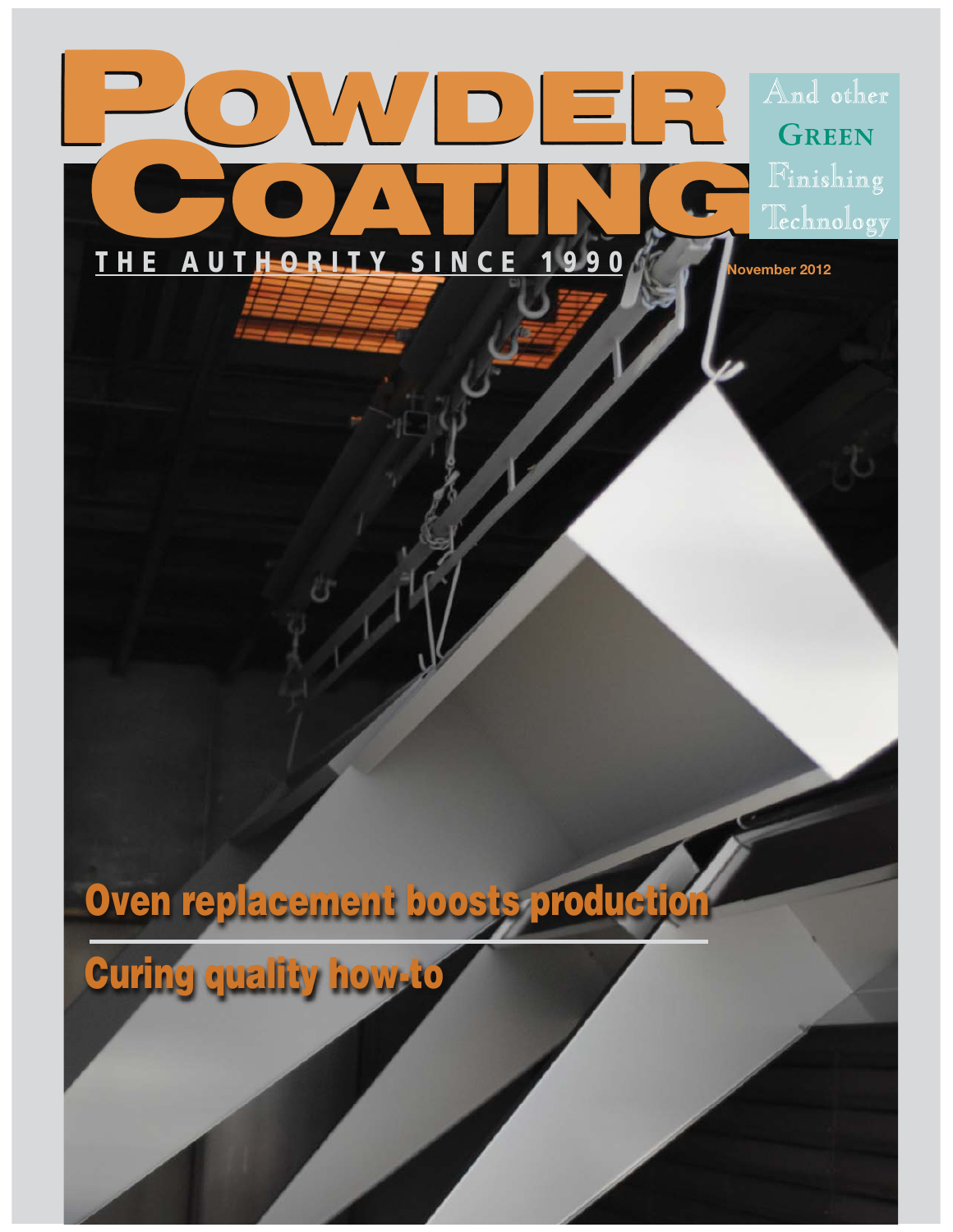# **COATER'S CORNER** Coater's Corner

# **Chris McKinnon Aegis Industrial Finishing**

#### **The quality of cure**

When I ask customers what they



know about powder coating, the answers I get almost always relate to the durability of the coating. Words such as hard, strong, tough, and durable are used freely. In all these cases,

the customers do not realize that they are speaking about one of the most impressive things about powder coating—the **cross-link**.

This article is an introduction to the uniqueness of the cure mechanism in powder coating, the challenge faced by the custom coater when it comes to unique fabrications, tools that all powder coaters should be aware of, and why this matters to your customers. (Note: For the purpose of this article, the type of curing oven being referenced is a natural gas fired convection batch oven.)

**Defining some terms.** Cure? Convertible? Cross-link? Polymerization? Evaporation? To better understand the concepts presented in this article, it is worthwhile to take a moment to define some key terms. In the coatings world, **cure** refers to the process of a coating transitioning from a liquid state to a solid state. Assume that you have a bedframe in your home that has been coated with a lacquer. This lacquer would have cured through the evaporation of the solvents. The coating attained its desired properties of appearance and hardness as the solvent base evaporated. The process of evaporation is referred to as the **curing mechanism**. This is an example of a **nonconvertible coating**: It can be removed after it has dried by use of the same solvent base it was suspended in—its properties are reversible. There are a variety of chemistries available to liquid and powder coaters that are **nonconvertible**, also known as **thermoplastic**.

Now let's consider the same bedframe as being powder-coated. Assuming that it was properly pretreated, racked, and coated, we will examine the curing process. The coating began in powder form, melted into a liquid state (this is often referred to as the **gel**) while in the curing oven, and then, upon removal and cooling, settled into its final solid state. The technical explanation for the cure is that it underwent **polymerization** through forced **fusion cure** (the curing mechanism). More simply, when we talk about cross-linking this is what we are referring to. Through the heat of the oven, the substrate temperature was elevated to the point where a chemical reaction took place resulting in the hardened powder coating.

Once the cross-linking has occurred, the coating will not change back to its original state (although it can be softened and removed through the use of aggressive industrial grade paint strippers). This type of coating is known as a **convertible** coating due to the transformation that takes place at the chemical level in the powder coating. The net result of this process is that powder coating is recognized as being a hard, strong, tough, durable coating.

Sounds simple enough doesn't it? The equation is simple:

Temperature + Time = Cure

A key ingredient that was left out of that overview of key terms was **temperature + time**. For the thermoset

powder coating to properly cross-link, the substrate (in this case a heavy steel bedframe) needs to be held at or above a certain temperature for a defined period of time. If our polyester powder coating requires 15 minutes at 356°F, this does NOT mean that you set the oven to 356°F and put the bedframe in for 15 minutes—you *might* wet out the coating and it *might*look cured, but it will not have any of the mechanical or chemical resistance properties of a properly cured coating.

This combination of time and temperature is commonly referred to as the **cure window**. Every powder manufacturer should be able to provide you with a **technical data sheet** (TDS) that outlines the cure window for their product. As the custom powder coater, it is our responsibility to determine how long the bedframe needs to be in the oven to bring it up to the required temperature and then hold it there. We will base our cure parameters on the cure schedule<sup>1</sup> in Figure 1.

Assume that the bedframe is made from 2-inch x 2-inch hollow structural steel (HSS) with 1/4-inch wall

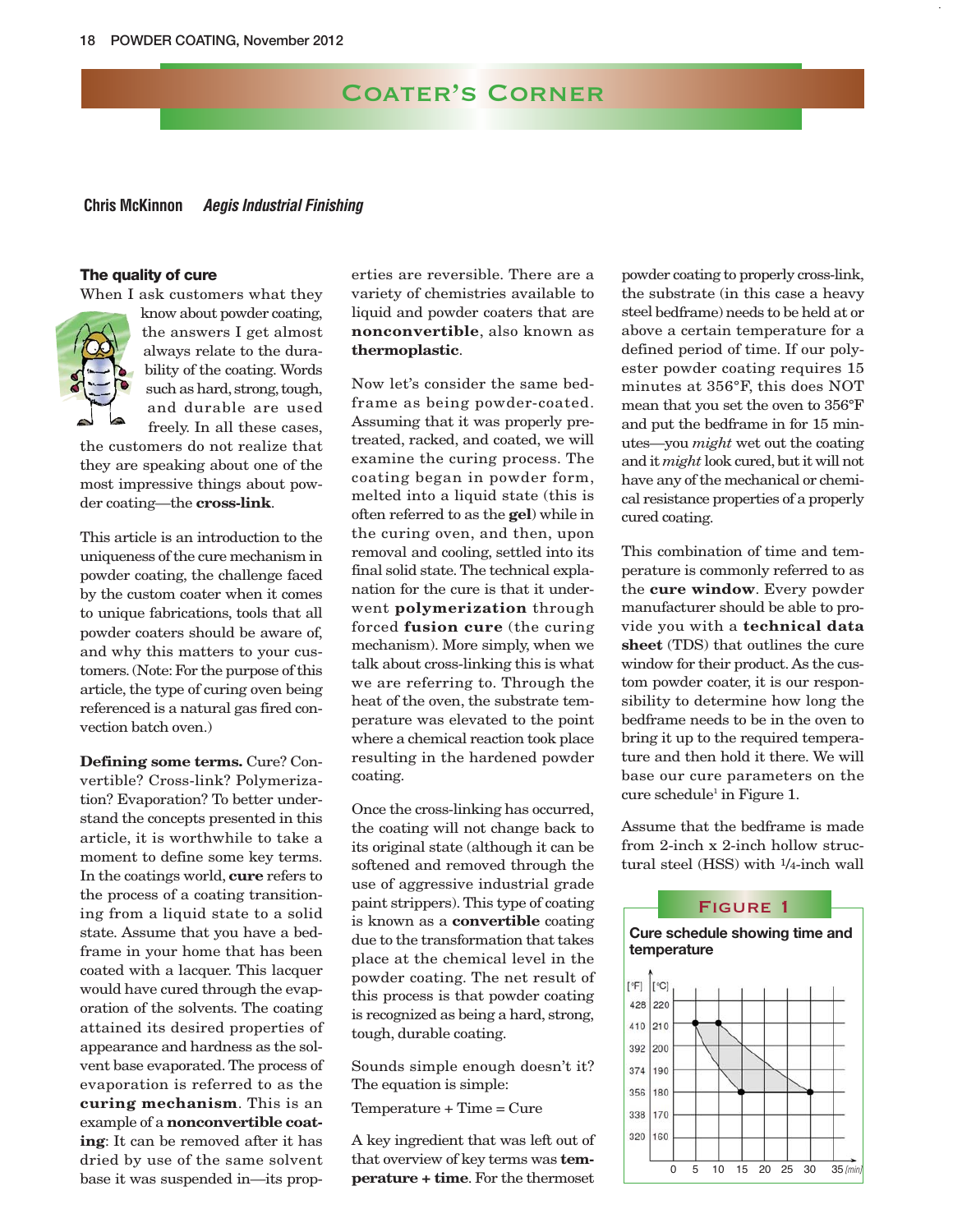thickness. It weighs approximately 200 pounds and is 6 feet x 8 feet x 31/2 feet. As custom coaters, we likely have an idea of the time and temperature required to cure this product from past experience. As it stands right now, for the sake of argument, if our oven is set at 425°F, the product is going to take 20 minutes to get up to 356°F. Looking at our cure window, to achieve full cure of our coating, the bedframe needs to be in the oven for an additional 15 minutes at a minimum.

The challenge comes when we have to allow for the 1/16-inch sheet metal decorative headboard and the solid cast iron bedposts. The varying mass and density complicates the cure process because these two additional components are going to heat up at varied rates—increasing the risk of over- and under-bake.

## **Great, now what?**

Without the luxury of be ing involved in the design process, custom coaters must be able to adjust their baking process to accommodate products like our hypothetical bed-



frame. At 425°F for 35 minutes, you can be sure that the 1/16-inch sheet metal on the bedframe will have heated up rapidly close to the oven's operating temperature, and according to the cure window, we want to be in that temperature range for no more than 10 minutes maximum. Fortunately, there are instruments available that provide us with the capability—and confidence—to properly and repeatedly cure the coatings that we apply.

# **Thermal profile data logger.**

There are a few manufacturers of these devices, and they offer them in a varying degree of technical sophistication. With the use of temperature probes and the data logger (a small computer that records the temperature and time), the custom coater is able to attach the temperature probes to areas of varying thickness and run the bedframe through a dry run. The resulting data will provide the custom coater

with an accurate "recipe" for baking the bedframe. With the device that I am familiar with, when combined with the powder manufacturers cure window data, a value will be produced that gives clear indication if cure has been achieved or not. This device can—and should—also be used to profile your oven on a regular basis to ensure proper temperature balance (this topic will be discussed in a later article). For those powder coaters who run a conveyor line coating system, thermal profile data loggers are also available in a wireless configuration that allows for real time data reporting.

## **Pyrometer (infrared thermome-**

**ter).** This is an invaluable tool that provides the custom coater with real-time data on the floor. The downside is that you have to open the oven and hold the pyrometer 8 inches to 12 inches from the piece to get an accurate readout. Our powder coaters are trained to hit each piece with the pyrometer before pulling it from the oven every time. Caution must be taken, however, to consider the amount of time the piece has been in the oven; just because you get a readout of 360°F on the piece and it has been in for 20 minutes does not mean it is cured, but the process certainly has begun.

(Note: In our tests we have seen a 10° to 15° drop in part temperature when the door is opened to check/remove finished product; while the ramp-up once the door is closed is quick, keep this in mind when checking goods that are baking). A word of caution about pyrometers: Do not cheap-out when purchasing this tool. I have seen devices that go out of calibration relatively quickly, and if this is your main source of temperature data, it must be accurate.

**Eyes.** The powder coater is the person on the floor who is directly responsible for the cure of the coating on the customers' goods. When observing a finished product, if it looks "wet" then it is likely not fully cured. Furthermore, if discoloration is apparent after the coating has cooled down to ambient, then it is

## **POWDER COATING, November 2012 19**

likely that the product was left in the oven too long.

*Why this matters to you—and more importantly your customer.* If you are a custom powder coater, you may already be aware of the information discussed in this article, but if you are an end user chances are you had no idea. The old saying "time is money" directly applies to the differentiation between powder and liquid coatings. In most cases, the crosslink cure mechanism of powder coating offers significant time savings to the end user. Although there are some industrial liquid coatings that cure rapidly through chemical reaction, many that I encounter in my marketplace take hours if not days to achieve final cure.

As a custom coater, you are also painfully aware that project schedules leave little time for the finishing, and we are often asked "how quickly can it be turned around?" Once our customers' goods have cooled, they are ready to be shipped and installed, or machined or assembled. The bottom line is our customers do not need to worry about waiting three days for full cure or marking a soft coating that has been rushed out or solvent entrapment from improper coating application. We get to be the good guys; we can get it done quicker, with a more durable product, and (I intentionally have not mentioned this until now) we are more environmentally sustainable due to our coatings being free of solvents and the VOCs that come with it.

#### **Now what?**

In this article we have covered the following points:

- The unique cure mechanism of powder coating
- An introduction to how to properly cure on a straightforward product
- Tools the custom coater should have to verify and monitor cure
- The importance of the cure mechanism to our customers

Now we will look at how to effectively use the data logger and how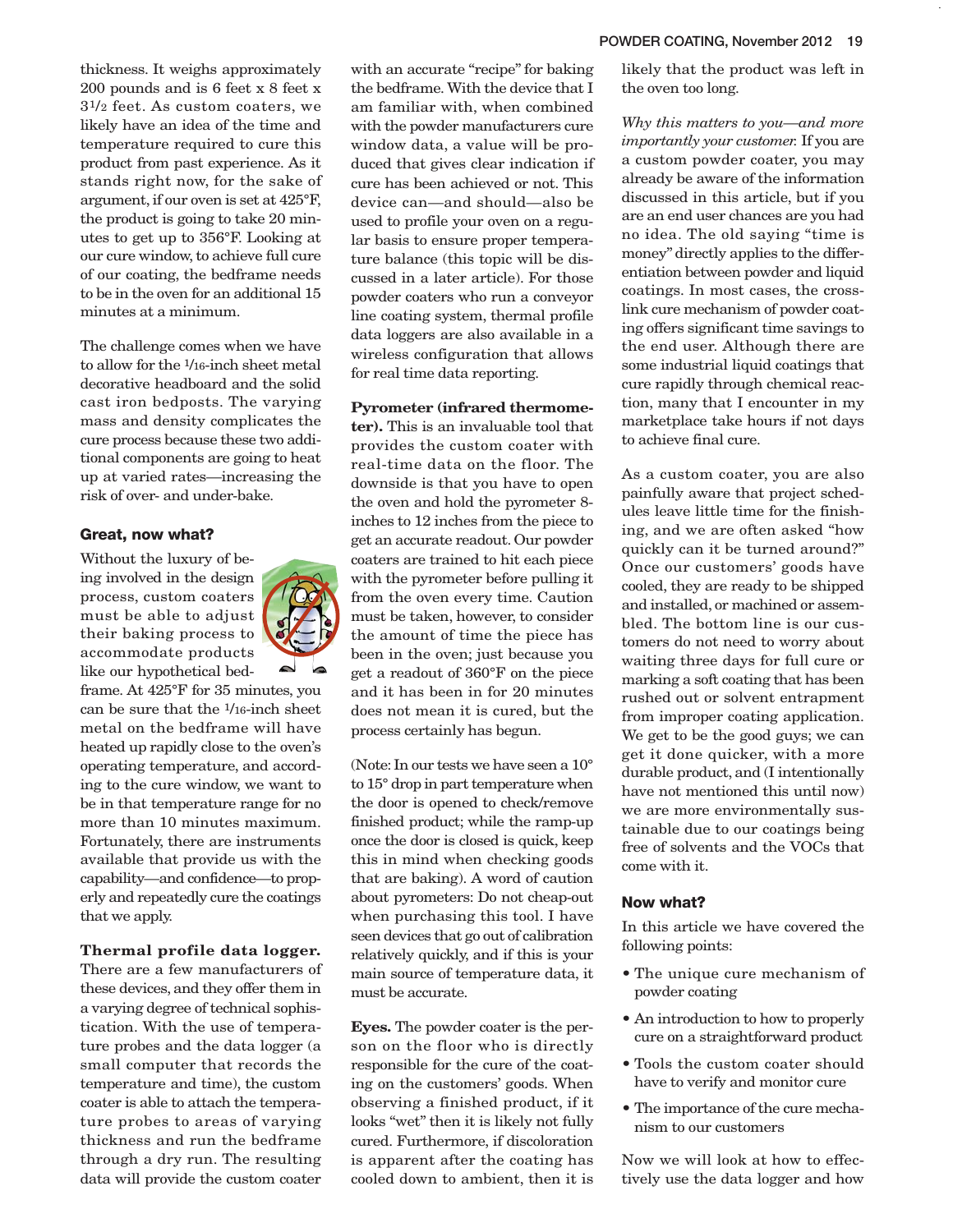#### **20 POWDER COATING, November 2012**

to use it to balance your oven, and review two useful tests for evaluating full coating cure.

**Using a data logger.** Depending on the model of your thermal profile data logger, you will have as few as four probes and as many as the manufacturer may build into the device. The unit that we use has six probes. The first probe is always used as the air temperature probe. This is important as it should closely reflect the air temperature readout on your oven controller; if this is not the case, you may be in danger of under-curing or over-baking product if the difference between your readout and air probe is large enough.

The remaining probes should be used to measure part temperature. The size of the part and its configuration will dictate how you should apply the probes. Instead of running through different scenarios of how to apply the probes, following are some key questions to consider when applying probes:

- Does the part have varying density that may heat up at different rates?
- Does the part span enough length and height that it may be in different temperature zones in my oven?
- Does the design of the part leave some areas receiving more heat than others? (In one case, we had a piece that was oriented horizontally and then vertically. In each case, the airflow was different, resulting in a different thermal profile.)

• Is the probe secured well enough to survive the duration of the product in the oven? (There is nothing worse than pulling a test piece out to find a probe laying on the floor).

There are many benefits to using a data logger. In my mind, the most important benefit is being able to confirm through a quantifiable process that the customer's product has a properly cured finish on it. It also allows you to fine tune your process to save time and energy (read "money" in both cases) by having products in the oven for only as long as necessary. Furthermore, by creating a repeatable curing process for specific pieces, you are able to provide your customers with verifiable data that confirms they are getting what you have agreed to deliver.

**Balancing your oven.** There is a caveat, however. I mentioned that the first probe is to monitor air. If your oven temperature controller and your air probe read out differently (10°F difference or more), then you should take the time to troubleshoot your oven. If your thermal profiler is within specification having been calibrated with the manufacturers required time frame, then you will need to take a weekend to balance your oven.

Depending on the design of your oven, the steps taken to balance it will vary. However, to effectively gauge your oven, I recommend making a tree as in Figure 2 that will

allow you to incrementally measure the temperatures.

The tree that we use breaks up our oven into six vertical zones. Furthermore, because our oven is a batch, we have four zones along the depth of our oven at which we take measurements. To move the tree along each zone, we have to open and close our oven door, which allows for heat loss. Taking this into consideration, we leave the tree in each zone for 15 minutes to allow the oven to reach the test temperature (425°F). Once the test is completed, the oven profiler software generates a report that we are then able to make our adjustments from. As seen in Figure 3<sup>2</sup>, the first two zones are within an acceptable range; however, the third zone would benefit from some adjustment. The severe drops in temperature indicate the doors of the oven being open and closed.

The condition of your oven to begin with will determine the length of time it will take for you to balance it. The result you should be looking for is ±10°F from the target temperature throughout the oven.

**Verifying cure in other ways.** In case you do not have access to a thermal profile data logger, there are two low-tech tests you can conduct to assess whether full cure has been achieved on your thermosetting coating. The first test is the PCI #8 MEK Solvent Cure Test and the second is the ASTM3 D3359 Standard Test